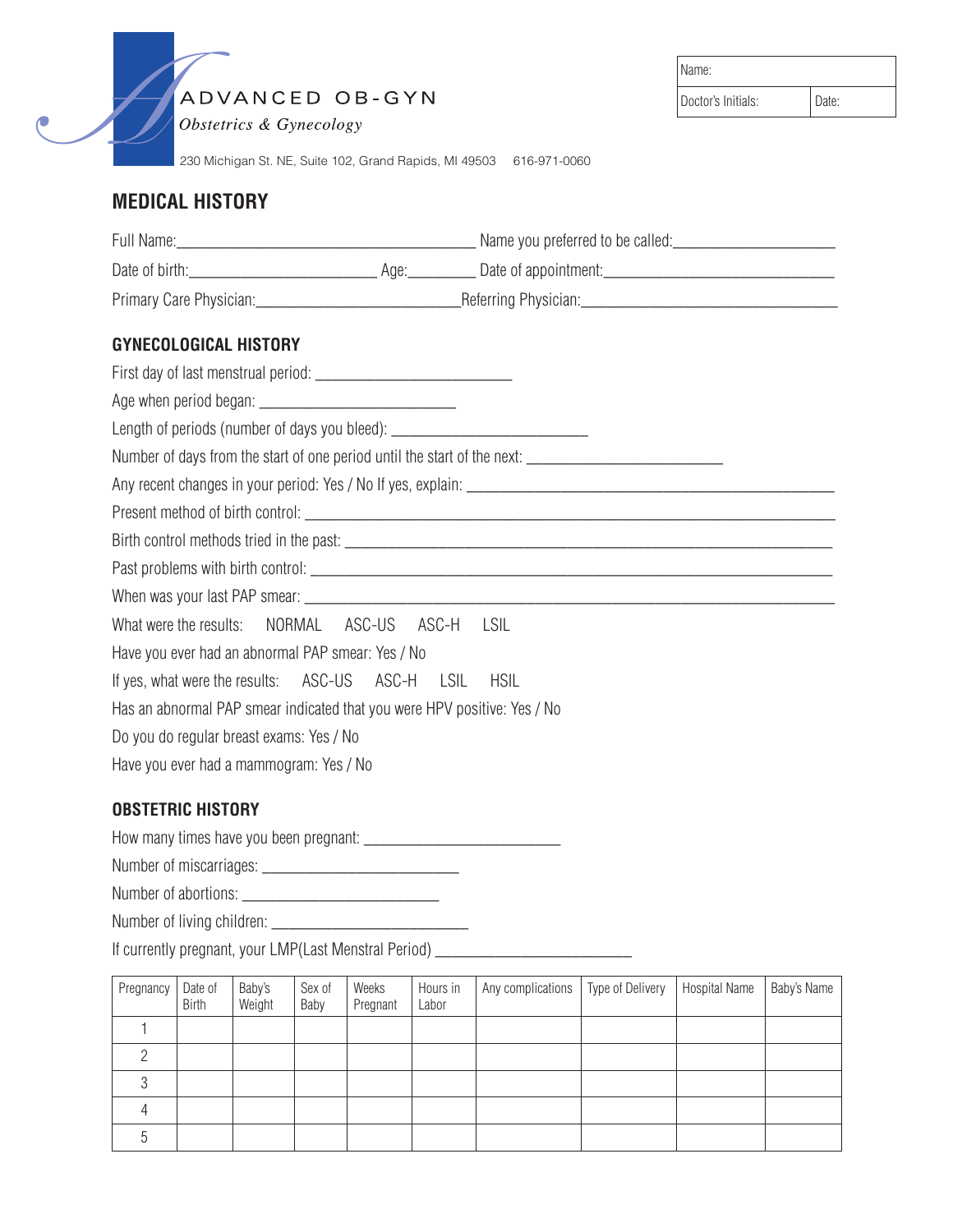#### **IMMUNIZATIONS**

Are you up-to-date on all your immunizations: Yes / No Date of your last Tetanus shot: \_\_\_\_\_\_\_

**PERSONAL PAST MEDICAL HISTORY** (please circle and describe all that you have/have had yourself):

Alcoholism: Anemia: Aneurysm: Anxiety: Arthritis: Asthma: Blood Clots: Bowel Problems: Cancer: Chronic Pain: Collagen Vascular Disease (Lupus): Dementia /Alzheimer's disease: Depression: Diabetes: Eating Disorders: Endometriosis: Epilepsy/Seizures: Fibroids: Fibromyalgia: Glaucoma: Heart attack: Heart disease: Hemorrhoids:

Hepatitis: High Blood Pressure: High Cholesterol: Hypoglycemia: Hypothyroidism: Hyperthyroidism: Kidney infections: Kidney stones: Kidney failure: Lung disease: Meningitis: Migraines: Mitral Valve Prolapse: Multiple Sclerosis: Murmur: Muscular Dystrophy: Osteoporosis: Pneumonia: Reflux/GERD: Stroke: Ulcers: Urinary Tract infections: Environmental/Seasonal allergies:

### **SEXUAL TRANSMITTED DISEASES**

Have you ever had an STD: Yes / No / Unsure If yes, please circle: Chlamydia: No / Yes Syphilis: No / Yes Gonorrhea: No / Yes

**CHILDHOOD DISEASES**

Measles: No / Yes Mumps: No / Yes Rubella: No / Yes Polio: No / Yes

Trichomonas: No / Yes Herpes: No / Yes HIV/AIDS: No / Yes

Chicken Pox: No / Yes Whooping Cough: No / Yes Rheumatic Fever: No / Yes Scarlet Fever: No / Yes

| Name:              |       |
|--------------------|-------|
| Doctor's Initials: | Date: |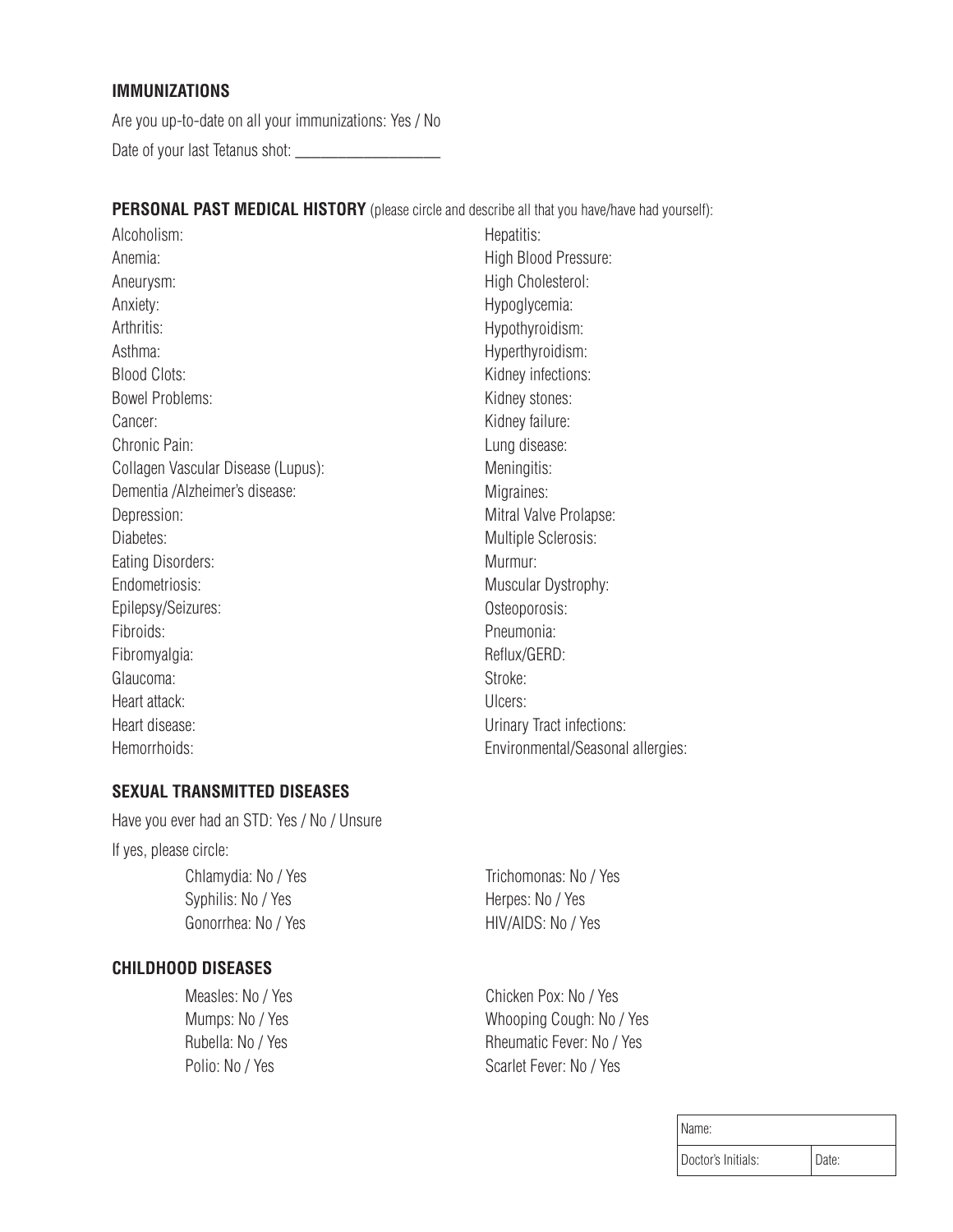# **GYNECOLOGICAL SURGERIES**

| Surgery | Date | Hospital | Name of Surgeon |
|---------|------|----------|-----------------|
|         |      |          |                 |
|         |      |          |                 |
|         |      |          |                 |
|         |      |          |                 |
|         |      |          |                 |
|         |      |          |                 |

### **GENERAL SURGERIES**

| Surgery | Date | Hospital | Name of Surgeon |
|---------|------|----------|-----------------|
|         |      |          |                 |
|         |      |          |                 |
|         |      |          |                 |
|         |      |          |                 |
|         |      |          |                 |
|         |      |          |                 |

## **ORAL SURGERIES**

Have you ever had your wisdom teeth extracted: Yes / No

If yes, what year:\_\_\_\_\_\_\_\_\_\_\_\_\_\_\_

### **OTHER HOSPITALIZATIONS**

| Reason | Date | Hospital | <b>Physician's Notes</b> |
|--------|------|----------|--------------------------|
|        |      |          |                          |
|        |      |          |                          |
|        |      |          |                          |
|        |      |          |                          |
|        |      |          |                          |

| Name:              |       |
|--------------------|-------|
| Doctor's Initials: | )ate: |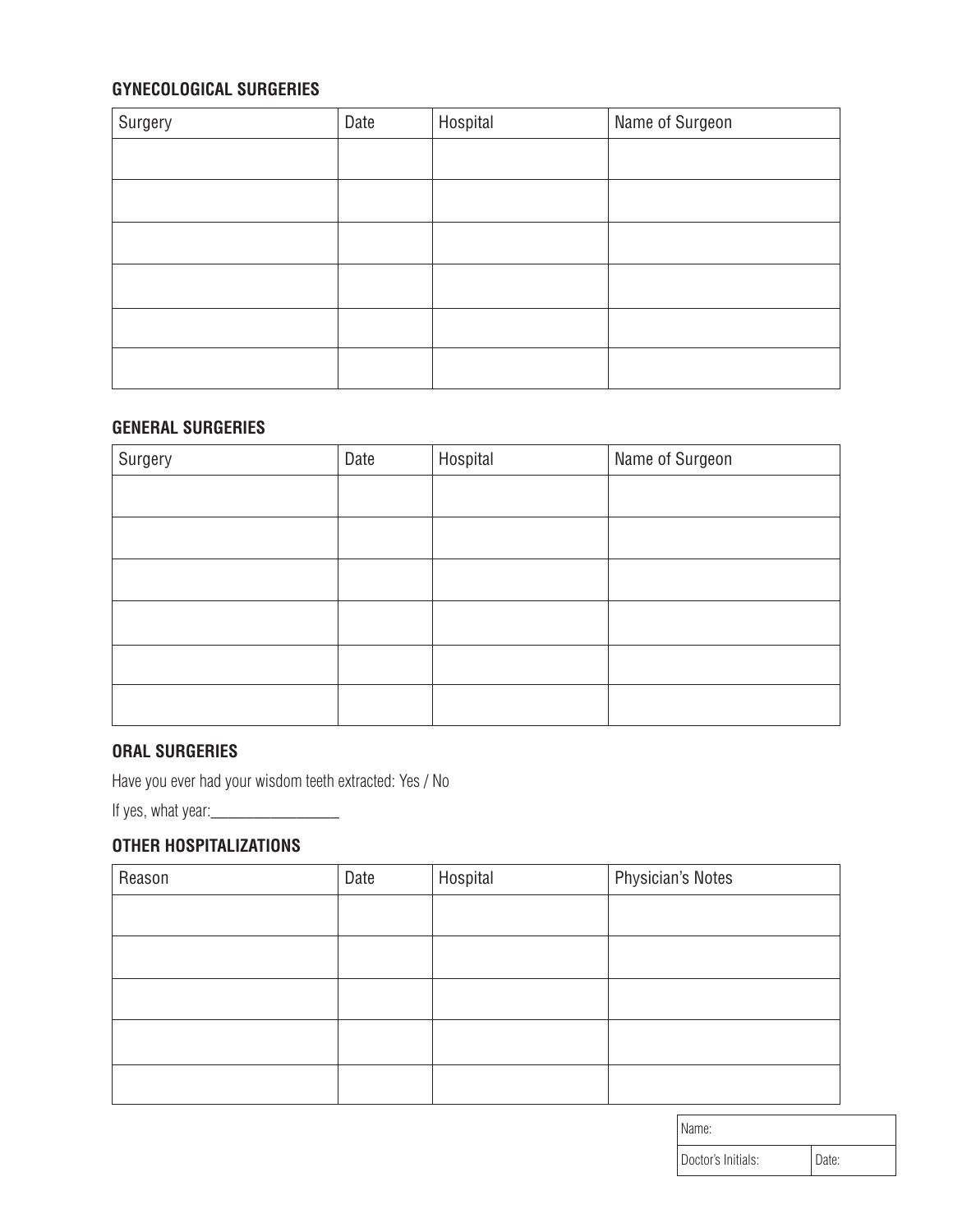### **ALLERGIES and SENSITIVITIES**

| Name of Medication | Allergy-describe reaction | Sensitivity-describe reaction |
|--------------------|---------------------------|-------------------------------|
|                    |                           |                               |
|                    |                           |                               |
|                    |                           |                               |
|                    |                           |                               |
|                    |                           |                               |
|                    |                           |                               |

#### **CURRENT MEDICATIONS** Medications taken at Home

| Name | Dose | Frequency | Route (oral, nasal, topical, etc) | Reason | <b>Prescribing Doctor</b> |
|------|------|-----------|-----------------------------------|--------|---------------------------|
|      |      |           |                                   |        |                           |
|      |      |           |                                   |        |                           |
|      |      |           |                                   |        |                           |
|      |      |           |                                   |        |                           |
|      |      |           |                                   |        |                           |
|      |      |           |                                   |        |                           |
|      |      |           |                                   |        |                           |
|      |      |           |                                   |        |                           |

\*\*If there is insufficient space, please attach a list

### **OVER THE COUNTER, HERBAL PREPERATIONS, & VITAMINS**

| Name | Dose | Frequency | Route (oral, nasal, topical, etc) | Reason | <b>Prescribing Doctor</b> |
|------|------|-----------|-----------------------------------|--------|---------------------------|
|      |      |           |                                   |        |                           |
|      |      |           |                                   |        |                           |
|      |      |           |                                   |        |                           |
|      |      |           |                                   |        |                           |
|      |      |           |                                   |        |                           |
|      |      |           |                                   |        |                           |

\*\*If there is insufficient space, please attach a list

#### **PHARMACY NAME**

Address: \_\_\_\_\_\_\_\_\_\_\_\_\_\_\_\_\_\_\_\_\_\_\_\_\_\_\_\_\_\_\_\_\_\_\_\_\_\_\_\_\_\_\_\_\_\_\_\_\_\_\_\_\_\_\_\_\_\_\_\_\_\_\_\_\_\_\_\_\_\_\_\_\_\_\_\_\_\_\_

Phone: \_\_\_\_\_\_\_\_\_\_\_\_\_\_\_\_\_\_\_\_\_\_\_\_\_\_\_\_\_\_\_\_\_\_\_\_\_ Fax: \_\_\_\_\_\_\_\_\_\_\_\_\_\_\_\_\_\_\_\_\_\_\_\_\_\_\_\_\_\_\_\_\_\_\_\_

| Name:              |       |
|--------------------|-------|
| Doctor's Initials: | Date: |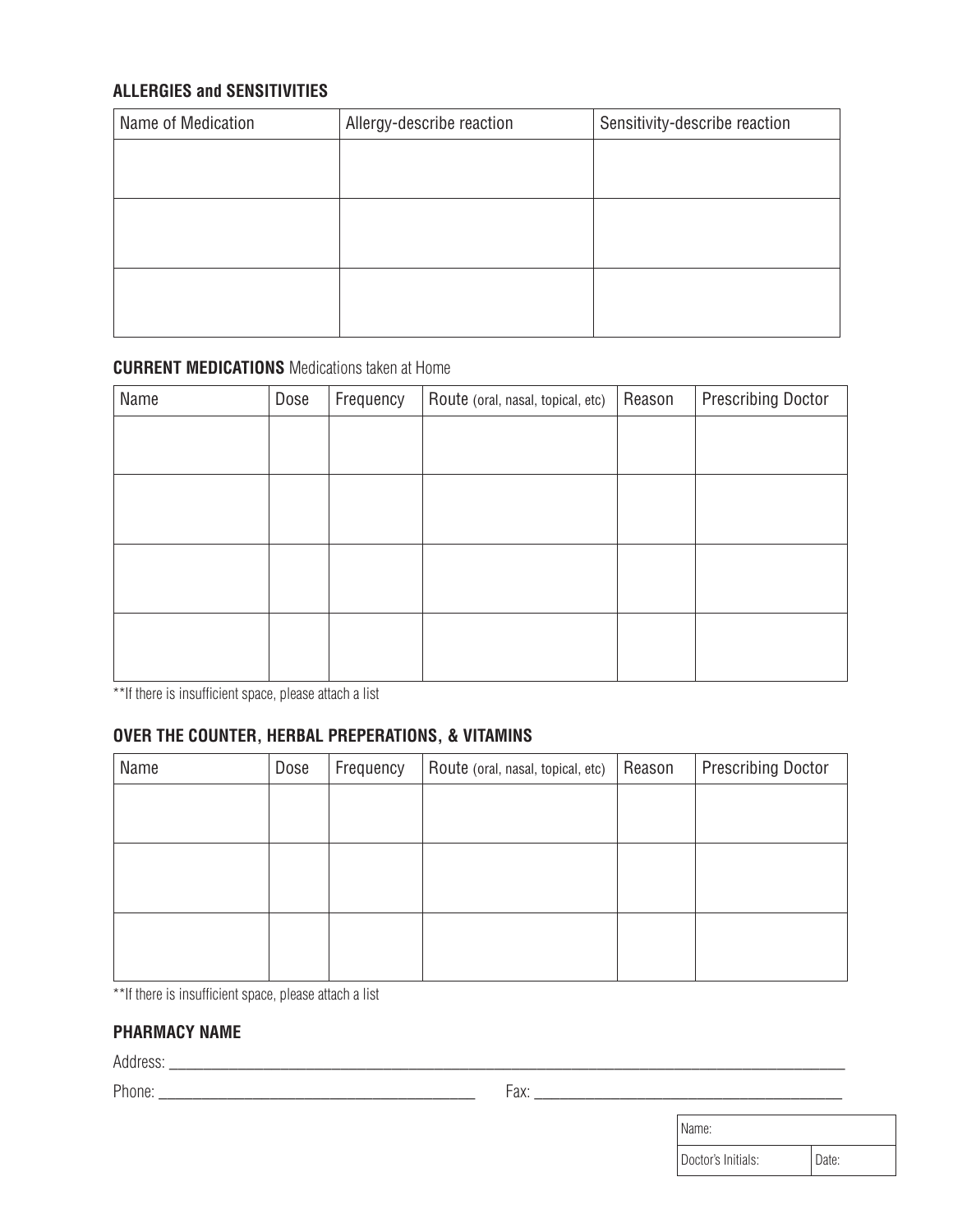# **FAMILY HISTORY**

|  | Mother: Living / Deceased Age of death: Cause of death: Cause of death: Call Cause 1 and 2011 11: Mother: Living / Deceased Age of death:                                                                                      |
|--|--------------------------------------------------------------------------------------------------------------------------------------------------------------------------------------------------------------------------------|
|  | Father: Living / Deceased Age of death: Cause of death: Cause of death: Cause of death: Cause Cause Cause Cause Cause Cause Cause Cause Cause Cause Cause Cause Cause Cause Cause Cause Cause Cause Cause Cause Cause Cause Ca |
|  | Total# of Siblings: ______ # of living siblings _____ # of deceased siblings _____                                                                                                                                             |
|  | Age of death: Cause of death: Cause of death: Cause Cause of death: Cause Cause Cause Cause of death:                                                                                                                          |
|  | Total # of Children: _____ # of living children _____ # of deceased children ____                                                                                                                                              |
|  | Age of death: Cause of death: Cause of death:                                                                                                                                                                                  |

Illnesses that someone in your family has/has had:

| Illness                         | Relative | Paternal/Maternal | Age of Onset |
|---------------------------------|----------|-------------------|--------------|
| Anxiety                         |          |                   |              |
| <b>Blood Clots</b>              |          |                   |              |
| <b>Breat Cancer</b>             |          |                   |              |
| Colon Cancer                    |          |                   |              |
| Dementia/Alzheimer's<br>disease |          |                   |              |
| <b>Diabetes</b>                 |          |                   |              |
| <b>Heart Attack</b>             |          |                   |              |
| High Blood Pressure             |          |                   |              |
| High Cholesterol                |          |                   |              |
| <b>Mental Illness</b>           |          |                   |              |
| Osteoporosis (weak<br>bones)    |          |                   |              |
| Other cancers                   |          |                   |              |
| Ovarian cancer                  |          |                   |              |
| Stroke                          |          |                   |              |
| <b>Thyroid Disease</b>          |          |                   |              |
| <b>Uterine Cancer</b>           |          |                   |              |

| I Name:            |       |
|--------------------|-------|
| Doctor's Initials: | Date: |